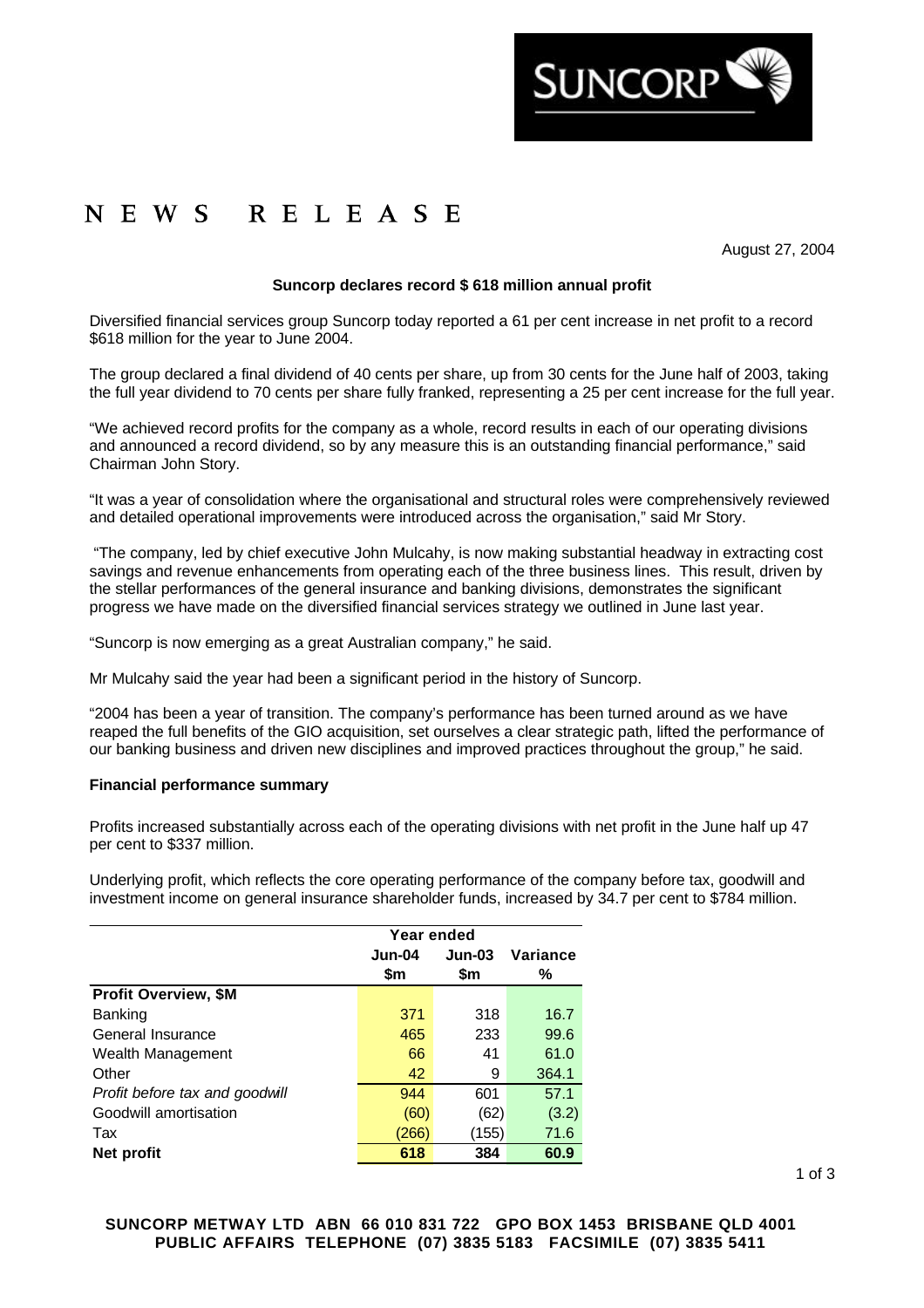Mr Mulcahy said the group's strong result demonstrated the business was now well positioned to accelerate its plans for sustained growth.

"We now have a clearly charted path for improved performance underpinned by a sharp focus on providing customers with great products delivered with first-class service by a great team," he said.

"We are already well on track this year with the launch of two new growth initiatives set to start this weekend. These include the national roll-out of our Every Day Options Account, which comes on the back of the product's enormous success in Queensland, and the launch of an exciting new marketing program set to reinvigorate the GIO brand," he said.

## **Profits by division**

## **Banking**

The banking profit of \$371 million, before tax, was up 16.7 per cent on the previous year. The result is above the market's expectation for the banking sector as a whole with the highlights including a rapid recovery in home lending, the continued outperformance of the business banking operations, increased net interest margins, and strong credit quality.

Total lending, including securitised assets, increased by 20.2 per cent for the year, compared with 15.5 per cent growth for the banking industry as a whole, leading to increased market share.

Home lending was a stand out performer. The book grew by 18.5 per cent in the year to June 2004 which was almost double the 9.4 per cent growth recorded for the previous year. On a monthly basis, home lending has consistently exceeded industry growth rates since February.

Business lending continued to grow at a faster rate than the market, increasing 23.5 per cent to \$12.2 billion.

Retail deposits grew well in advance of the market – up 15 per cent, while total sector retail deposits rose 8.3 per cent.

Net interest margins increased six basis points to 2.30 per cent in the second half due to good growth in higher margin business and the restoration of deposit margins through increases in official interest rates.

#### **General Insurance**

The biggest increase in earnings was achieved in general insurance where pre-tax profit rose 99.5 per cent to a record \$465 million for the full year. This was largely driven by revenue growth, improved claims experience in the long tail classes of insurance like Compulsory Third Party, and increased investment returns.

This was partially offset, however, by lower profits in the short tail businesses, notably home and motor insurance, due to above average storm activity during the year.

The Insurance Trading Result (ITR), which is the profit derived from the underlying insurance business excluding investment returns on shareholders funds, increased by 50.7 per cent to a record \$315 million for the full year. This is equal to 14.4 per cent of premium revenue, which is the strongest full year margin reported by the company since 1997.

The result also benefited from continued improvement in investment earnings on shareholder funds which rose to \$130 million from \$11 million the previous year with the strong improvement mainly attributed to the strength of the domestic equities market.

"Operating conditions in the industry have recovered significantly over the past two years as insurers have adopted more disciplined pricing practices, and as legislative reforms have reined in escalating claims costs, particularly in the areas of compulsory third party insurance, workers compensation and commercial liability," said Mr Mulcahy.